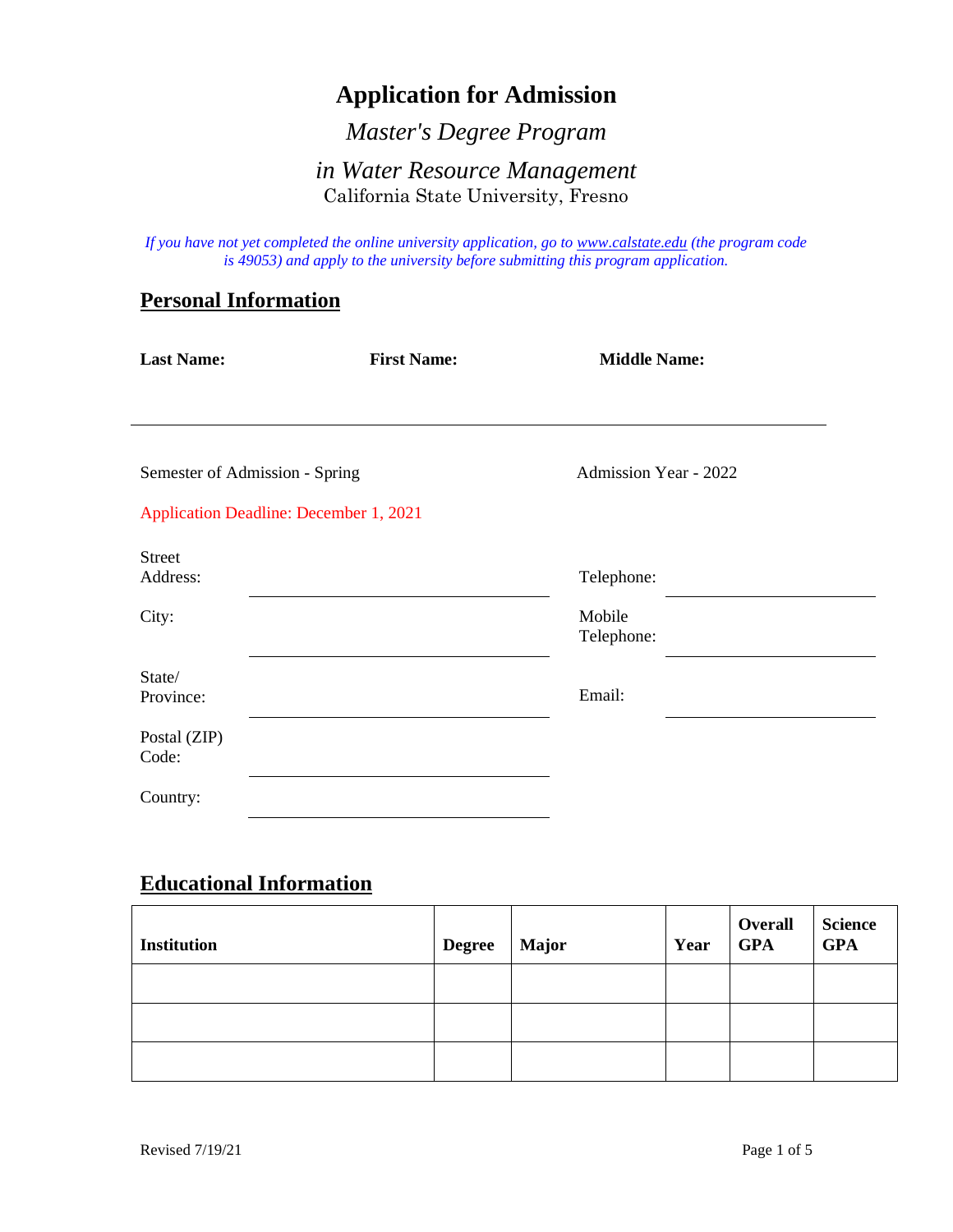# **Prerequisite Completion**

Students are required to demonstrate proficiency in Geographic Information Systems (GIS). This prerequisite can be satisfied by a recent record of baccalaureate GIS classes, or technical classes offered through ESRI or other GIS software companies. The Program Coordinator will evaluate your experience and preparation to determine if you have satisfied the prerequisite. You will be contacted by the Program Coordinator with further information once you have submitted your application and been admitted to the program.

| <b>GIS Academic or Technical Classes</b> | <b>Dates</b> | <b>Software</b><br><b>Version</b> |
|------------------------------------------|--------------|-----------------------------------|
|                                          |              |                                   |
|                                          |              |                                   |
|                                          |              |                                   |

# **Relevant Work Experience in GIS**

**Please describe any GIS experience that you have participated in at the professional level. Your description will serve as a measure of the level of your understanding of the software and your skill set for applying your GIS knowledge.**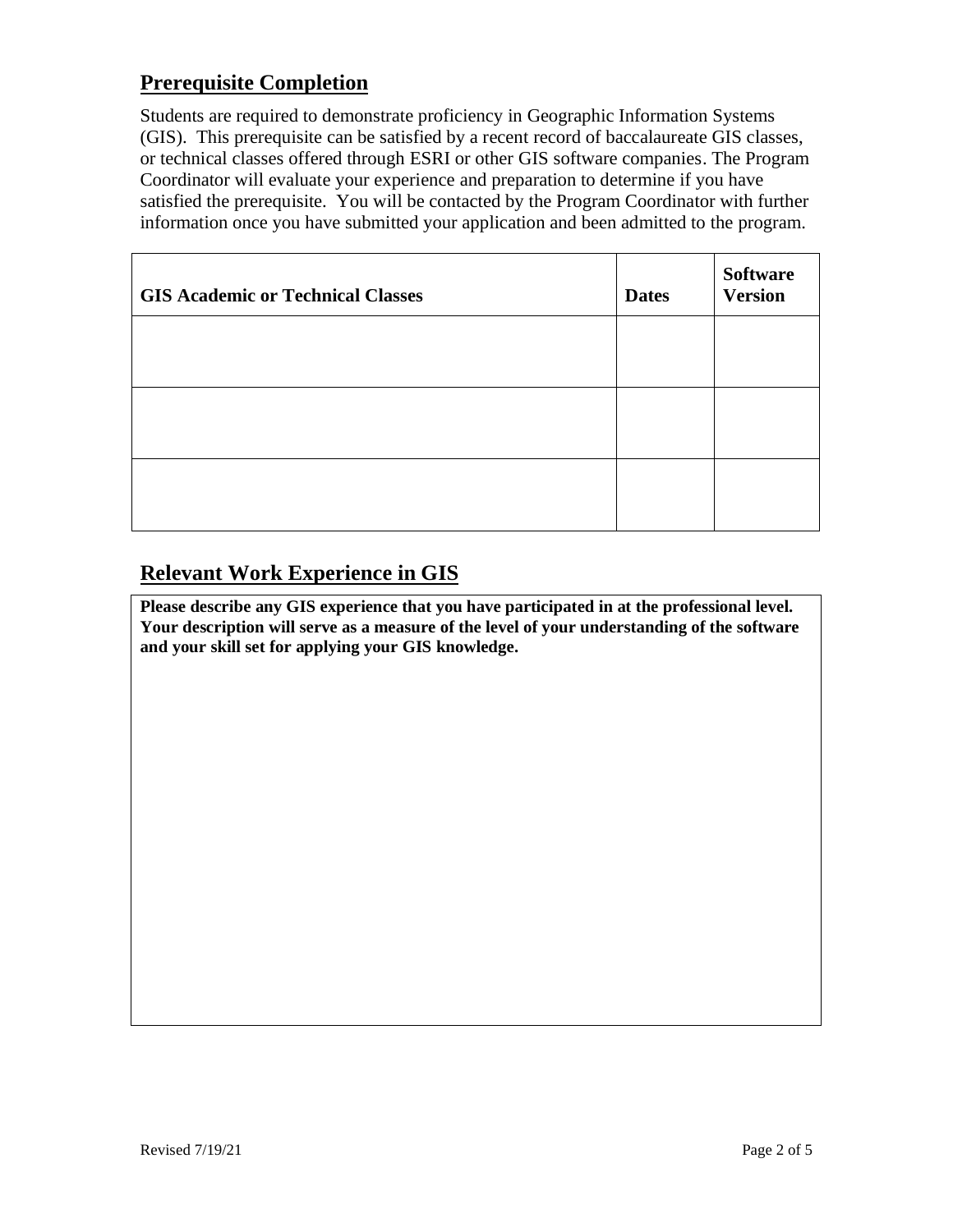Please list all of your work experience that is relevant to your intended career goals in Water Resource Management. Also, please attach a Curriculum Vita/Resume detailing your additional education and related work experience applicable to this program.

| <b>Agency/Company</b> | <b>Duties</b> | <b>Dates</b> |
|-----------------------|---------------|--------------|
|                       |               |              |
|                       |               |              |
|                       |               |              |
|                       |               |              |
|                       |               |              |
|                       |               |              |
|                       |               |              |

## **Letter of Recommendation**

The program requires one letter of recommendation from an individual who is able to comment on your professional abilities, including your ability to perform well with graduate work, your personal character, and the likelihood that you will do well in the program. List the individual from whom we should expect to see a letter written on your behalf.

The letter should be e-mailed directly from the recommender to the Water Resource Management program with "WRM letter of recommendation for *students-name*" in the subject line. The recommender should send it to Wendy Larson [\(wlarson@csufresno.edu\)](mailto:wlarson@csufresno.edu).

**Name Agency/Relationship**

**Telephone / Email**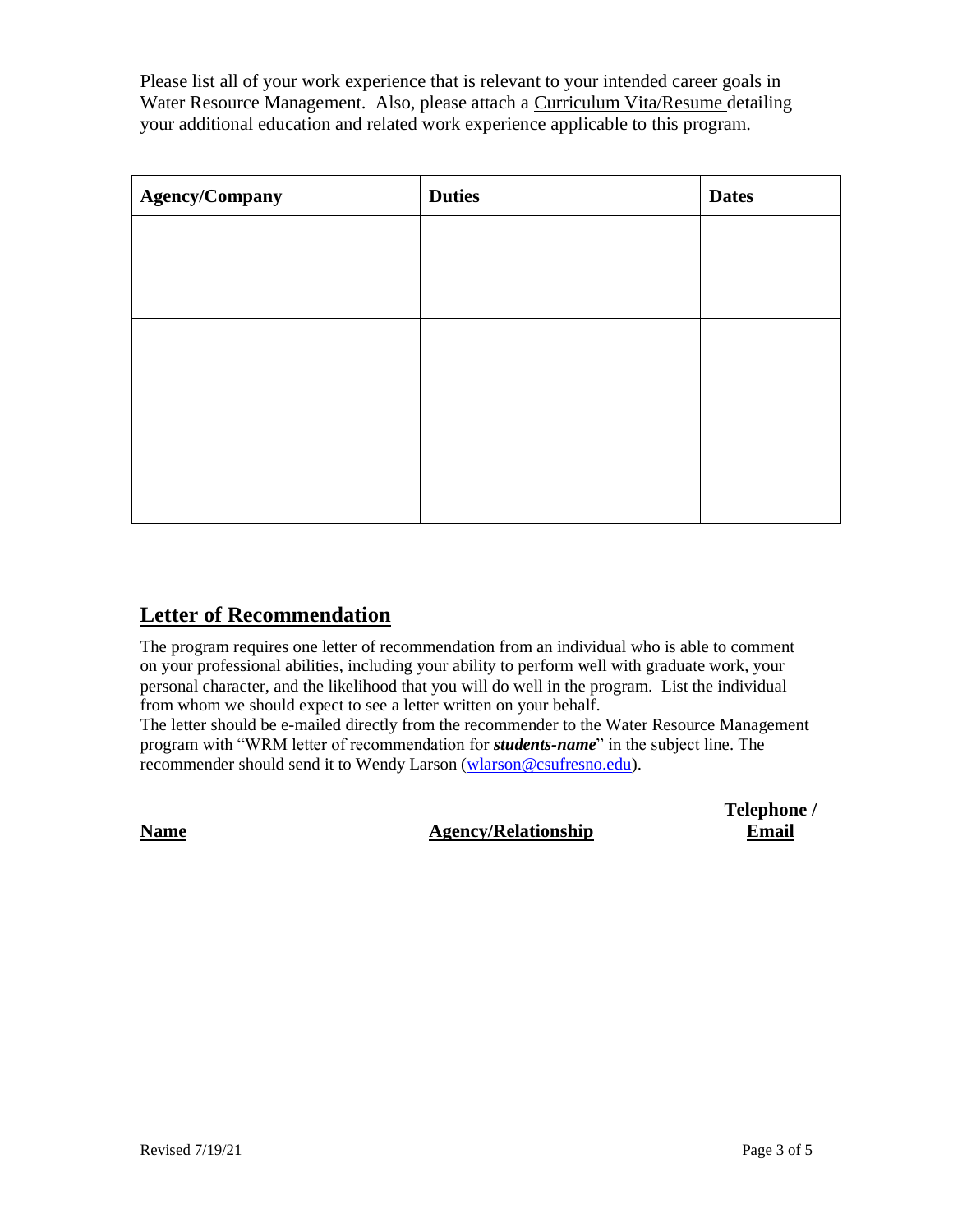## **Personal Statements**

Concisely answer the following questions in the space provided to you (please confine your answers to writing on this form). Failure to answer any question or any part of a question may be used as grounds to dismiss your application.

**Why are you applying to the Fresno State Master's Degree Program in Water Resource Management? What makes the program attractive?**

**What aspect of Water Resource Management interests you most (e.g. climatology, hydrology, water use, political policy, management)? Explain why.**